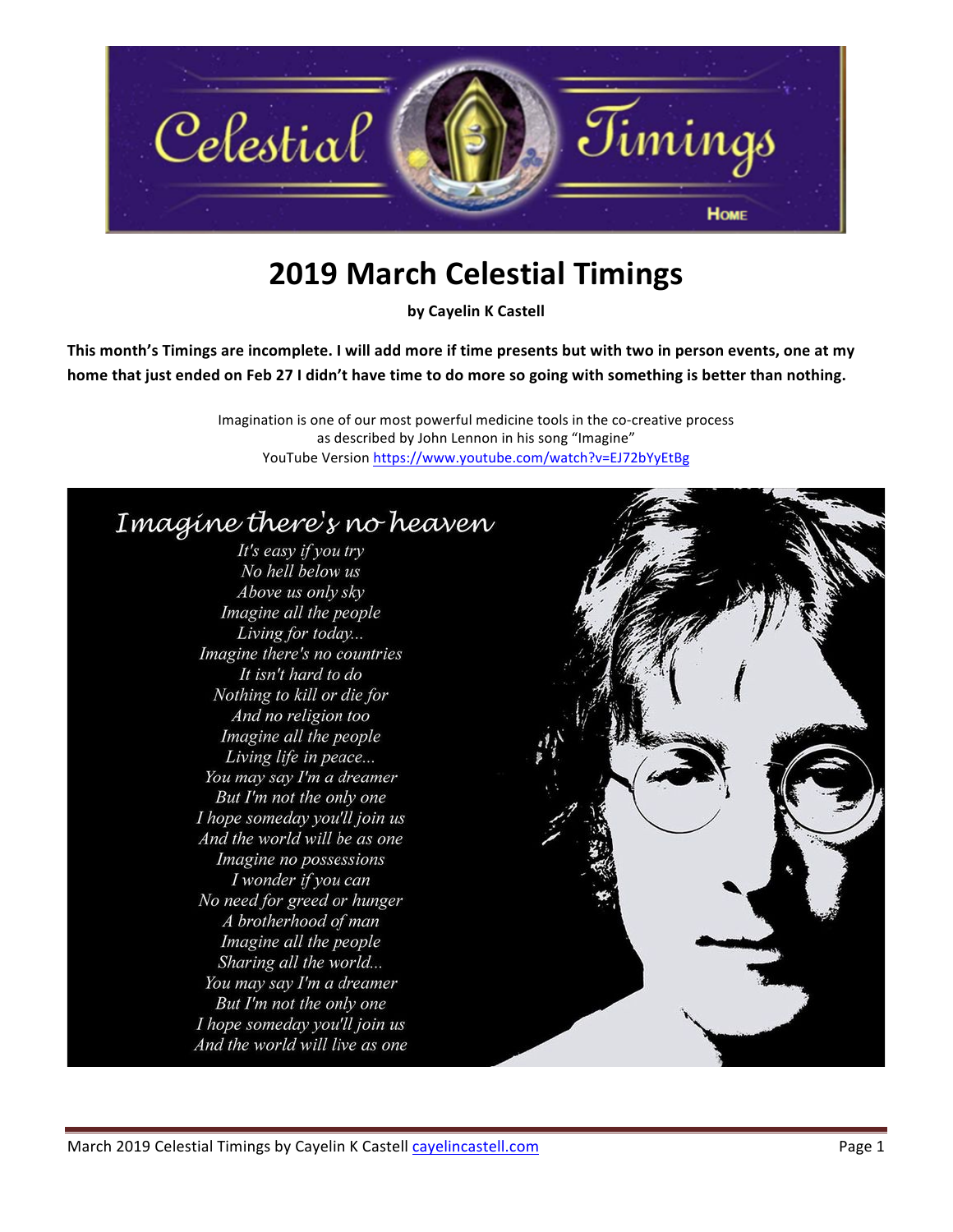#### The first step to better times is to Imagine them. Chinese Fortune Cookie

Italicized below is a statement I wrote back in 2011, that feels like a declaration to what is still possible if we join together through the power of love to change and heal

everything and fits with what we imagine as a way to create a new reality!

> The revolutionary energies sweeping *the Earth right now suggest a growing awareness and willingness*  to *imagine a New World where everyone has a valued voice. More and more people are joining* together and imaging what it would be like to be live in a world free from *oppression and injustice* – where all *life is equally valued, competition is no longer the driving force and we all live in peace, plenty and harmonious illumination.*

The only date in March of 2019 we have a **Mayan Jaguar Day is March 14. https://cayelincastell.com/ix-day-of-thejaguar/**



Photo by Gaston Bazzino Ferreri

## **March Sky Observing Highlights**

March is when the Sun crosses over the Aries Equinox point marking the Spring Equinox in the Northern Hemisphere and the Autumnal Equinox in the Southern Hemisphere.

The constellation of the Crab (a.k.a Cancer) is prominent this month. The Moon passes by here on March 16 and 17.

The Sacred Hoop of Stars (as they were known to the Lakota Sioux and other Plains Indians) are high in the sky after Sunset. This configuration of stars is what astronomer's sometimes call the 'winter hexagon' though the Sacred Hoop includes the Pleiades on the outer edge rather than Aldebaran, the eye of the Bull. The top star of the Hoop this month is Capella and moving clockwise includes the Pleiades, Rigel, Sirius, and Procyon, and Pollux and Castor.

The Moon moves through the Sacred Hoop this month from March 10 (Pleiades) to March 14 (Castor and Pollux)

The Ecliptic (plane of the solar system and the path the planets travel) and the Milky Way (plane of the galaxy) intersect near the middle of this hoop of Stars forming a cross within a circle. The place of the intersection occurs at what is called the Galactic Edge, where we look out beyond our Galaxy. The center point of the cross is located between the feet of the Twins and the horns of the Bull. This intersection is the place in the sky where the summer solstice (0 degree Cancer) is currently located.

Orion and the Hyades are located inside the Hoop and are easily spotted this time of year. Interestingly, the Mayans perceived the sword of Orion as a sacred fire of creation inside a fire pit. Modern astronomers have discovered this is a place where new stars are being birthed!

Heaven's Gate is a configuration of Stars that form a great equilateral triangle with two stars that form the outer edge of the Sacred Hoop already mentioned and they are Sirius and Procyon. The third star is Betelgeuse marking the shoulder of Orion. These stars were known as 'Heavens Gate' to Alaskan Shaman's and represent another version of an entry point or entrance into incarnation.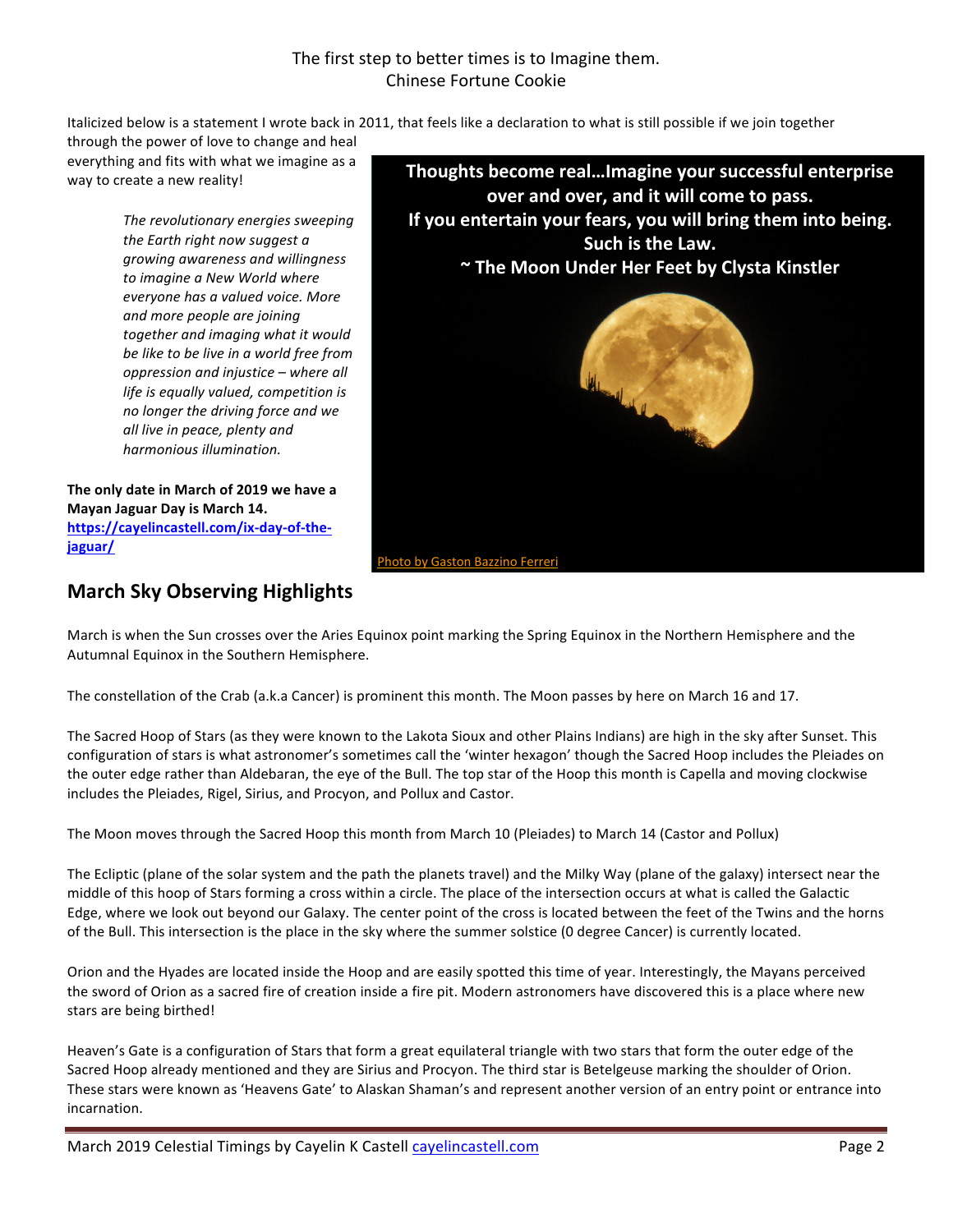Another stellar triangle is also becoming more visible this month rising later in the evening marking the tail of the Lion and featuring the bright star Denebola, 43 light years away.

**Reminder:** All times given are Pacific Time unless otherwise noted. Also all the events listed in the Celestial Timings have a minimum three day impact including the day before and the day after. In many cases, the planetary effects extend into weeks, months and even years. Noting the sign and degree of the aspects and planets helps you to know if these events are directly affecting your own natal chart. The Celestial Timings then are a great guide to knowing how these energies affect us collectively but also when to pay extra close attention to the personal initiations we all go through.

All our life activities are structured by the day, month, year cycles but we forget that these cycles are founded on astronomical data used by astrologers since very ancient times. ~ Cycles of Becoming by Alexander Ruperti

#### **Venus**

**Venus enters Aquarius on March 1 as she approaches the 4<sup>th</sup> Gate 4<sup>th</sup> Chakra exact on March 2. Venus in Aquarius** is about a revolution in consciousness assisting in bringing about innovative, radical change fulfilling the Aquarian Dispensation that says everyone has the right to take responsibility for their own spiritual and evolutionary path. This means we do not need anyone to intercede on our behalf. We have the power to have our own direct connection with the divine and it is up to us to take responsibility in ways that empower our direct connection with spirit.

This is where Inanna releases her golden breast plate known as 'come man come' relinquishing all the ways she no longer loves herself. The  $4<sup>th</sup>$  chakra is our life force generator connecting us with the energy of the cosmos and governs the emotional realms including love, kindness, generosity, compassion, and the shadowed aspects of lust, fraud, indecision, anxiety, longing, impartiality, arrogance, incompetence, discrimination and defiance. The best approach in ceremonially releasing any distortions you may have around loving



yourself or others is to follow your heart, listen to your heart knowing and make your choices from there.

It may also be useful to work with the color green to encourage harmony, peace and well-being. Wearing green clothes, eating green foods, and working with green stones including malachite, jade, emerald, peridot, aventurine, green fluorite, green tourmaline, green jasper, green agate are also helpful. This month you may want to create an altar that symbolizes a healthy whole heart and give thanks for the purity of heart you already possess.

This Venus Gate in Aquarius includes working with innovative revolutionary energies for evolutionary purposes. Aquarius is also an archetypal energy that values objective awareness.

What can you become more aware of within yourself connected to the mysteries of the heart. How you love yourself or not, how you value yourself or not, how you love and value others or not?

This Venus gate is especially important for anyone turning a multiple of 8 (16, 24, 32, 40, 48, 56, 64, 72, 80 and 88 between Nov 1, 2018 and June 9, 2020) as you are in an eight year Venus Return Initiation cycle for the entire 584 day cycle.

Understanding and working with the intent of this cycle is valuable for anyone desiring a greater conscious connection with the divine feminine aspect they are investigating this time around.